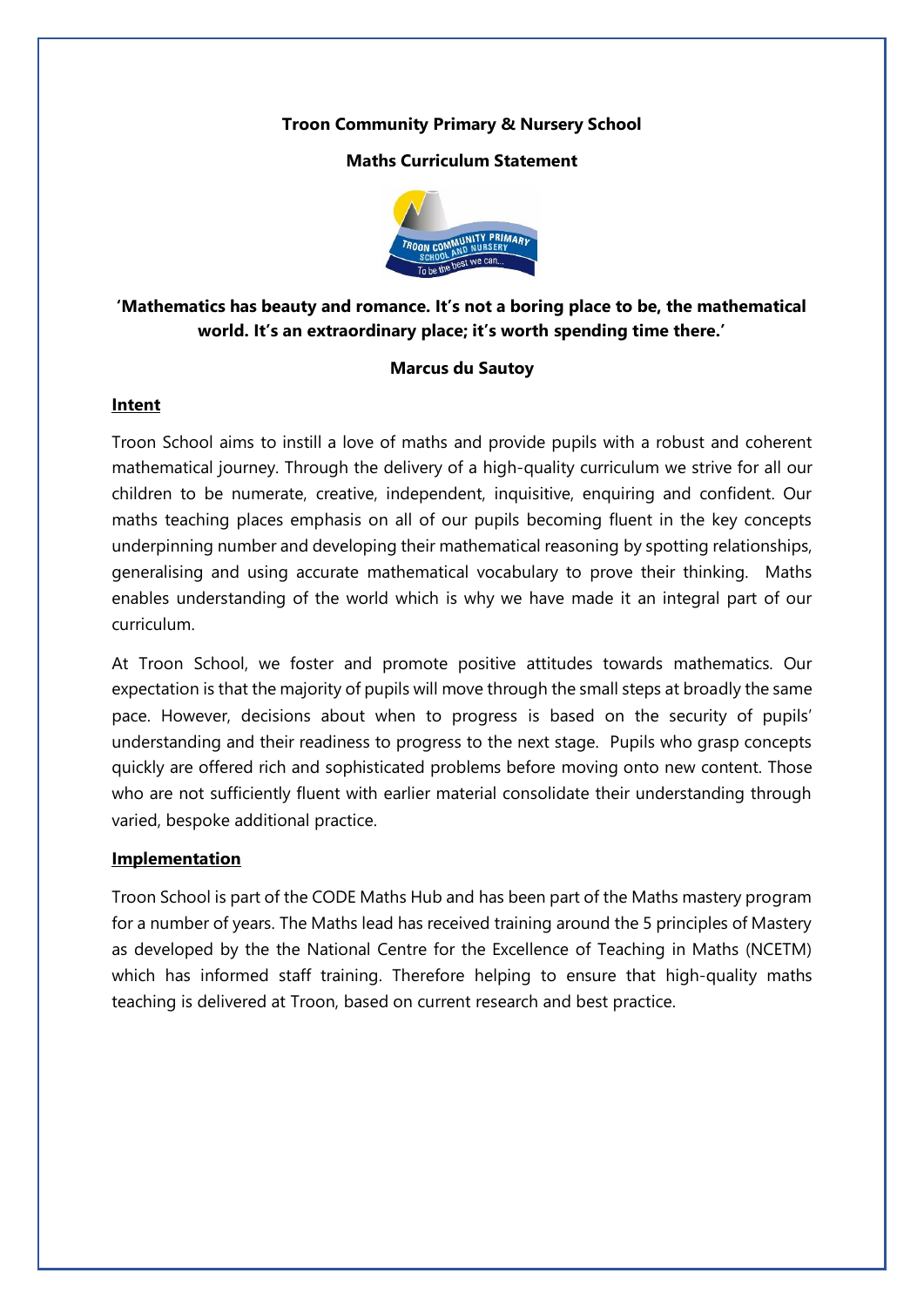

At Troon School we understand the importance of early experiences of maths, within our nursery and reception classes we provide creative and engaging opportunities to ignite a curiosity around maths. There is a significant emphasis on developing a strong grounding in number – understanding that this is a necessary building block for children to excel in the subject.

Troon School is part of the Mastering Number program (NCETM) with aims to secure firm foundations in the development of good number sense for all pupils from Reception to Year 2. The aim over time is that children will leave KS1 with fluency in calculation and a confidence and flexibility with number. The use of concrete and visual representations are used alongside rekenreks to help children develop confidence and fluency in number.